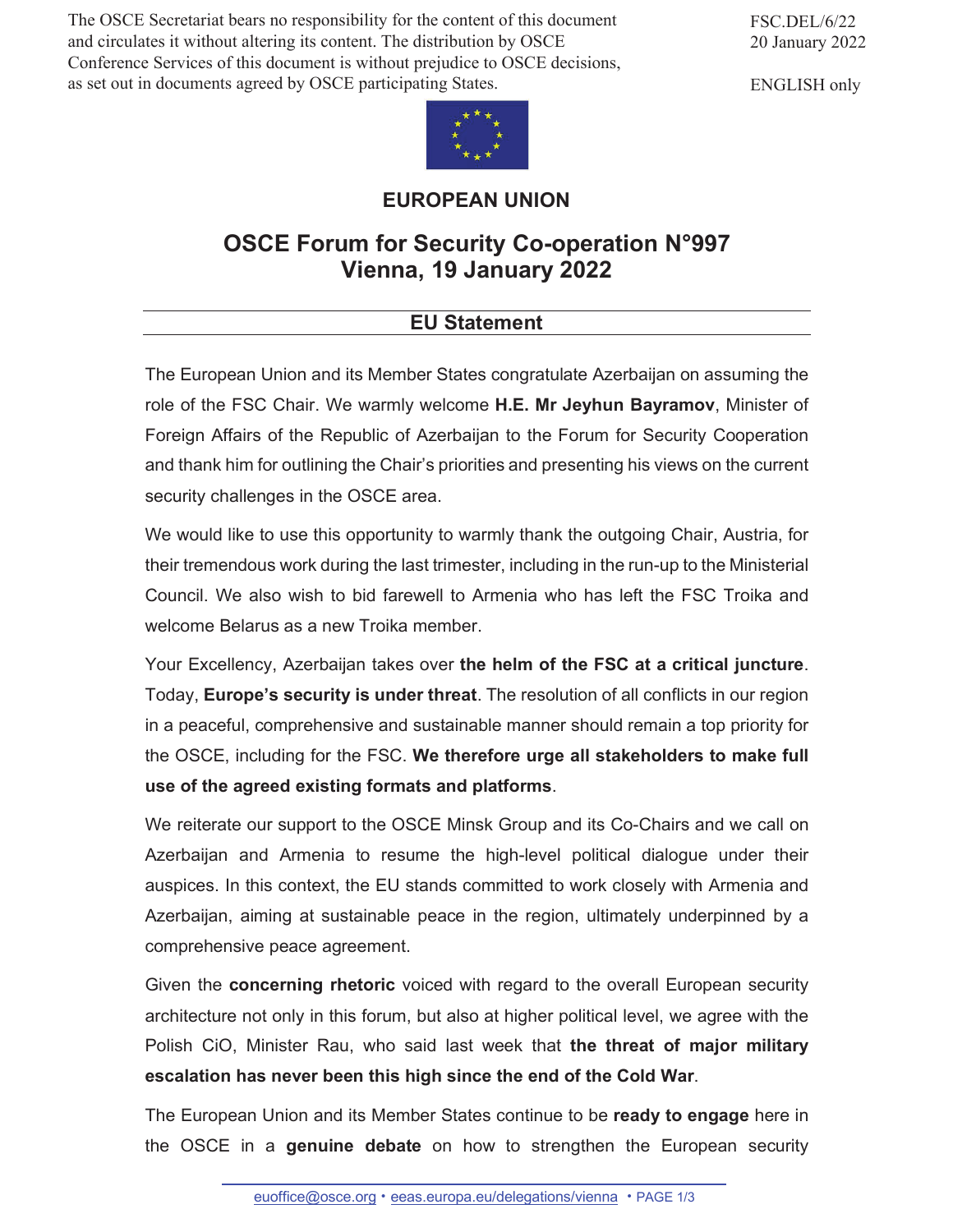architecture in line with international law, UN obligations and the OSCE principles and commitments. **We welcome and support** t**he Polish CiO's proposal to launch a meaningful dialogue here in the OSCE and trust in a constructive engagement by the Russian Federation**. Such a discussion must be comprehensive in content, inclusive and take into account the concerns and interests of all stakeholders. The OSCE is a privileged place for such discussions, with all sovereign States being represented here on an equal footing and with the concept of comprehensive security throughout all three dimensions as its guiding vector. The OSCE was created to deal with situations like the one we are facing these days and has instruments to address them.

**Use or the threat of use of force to change internationally recognised borders are unacceptable**. **The respect for sovereignty and territorial integrity** of States is a fundamental pillar of the Helsinki Final Act and **is not negotiable**. We will continue **to hold Russia accountable** for its blatant violations of international law with respect to Ukraine, Georgia and the Republic of Moldova. **We do not and will not recognise the illegal annexation** of the Autonomous Republic of Crimea and the City of Sevastopol.

We recall the commonly agreed principle that **every participating State has the inherent right to freely choose or change its security arrangements**, including treaties of alliance, and the principle that within the OSCE **no State can consider any part of the OSCE as its sphere of influence**.

Excellency, we take note that the topics chosen for the upcoming Security Dialogues comprise traditional subjects and some innovative ones. We hope for open, frank and constructive exchanges.

We look forward to discussing the issues related to small arms and light weapons (SALW) and mine action. We attach great importance to reducing the threat posed by the illicit trafficking and excessive accumulation of SALW and conventional ammunition.

Equally, we welcome **the inclusion of UNSCR 1325** on women, peace and security as a subject for the joint FSC-PC meeting in March. Gender equality and the WPS agenda implementation are a cross-cutting issue covering all dimensions, thus also the pol-mil one, and **remain a priority for the EU within the OSCE**.